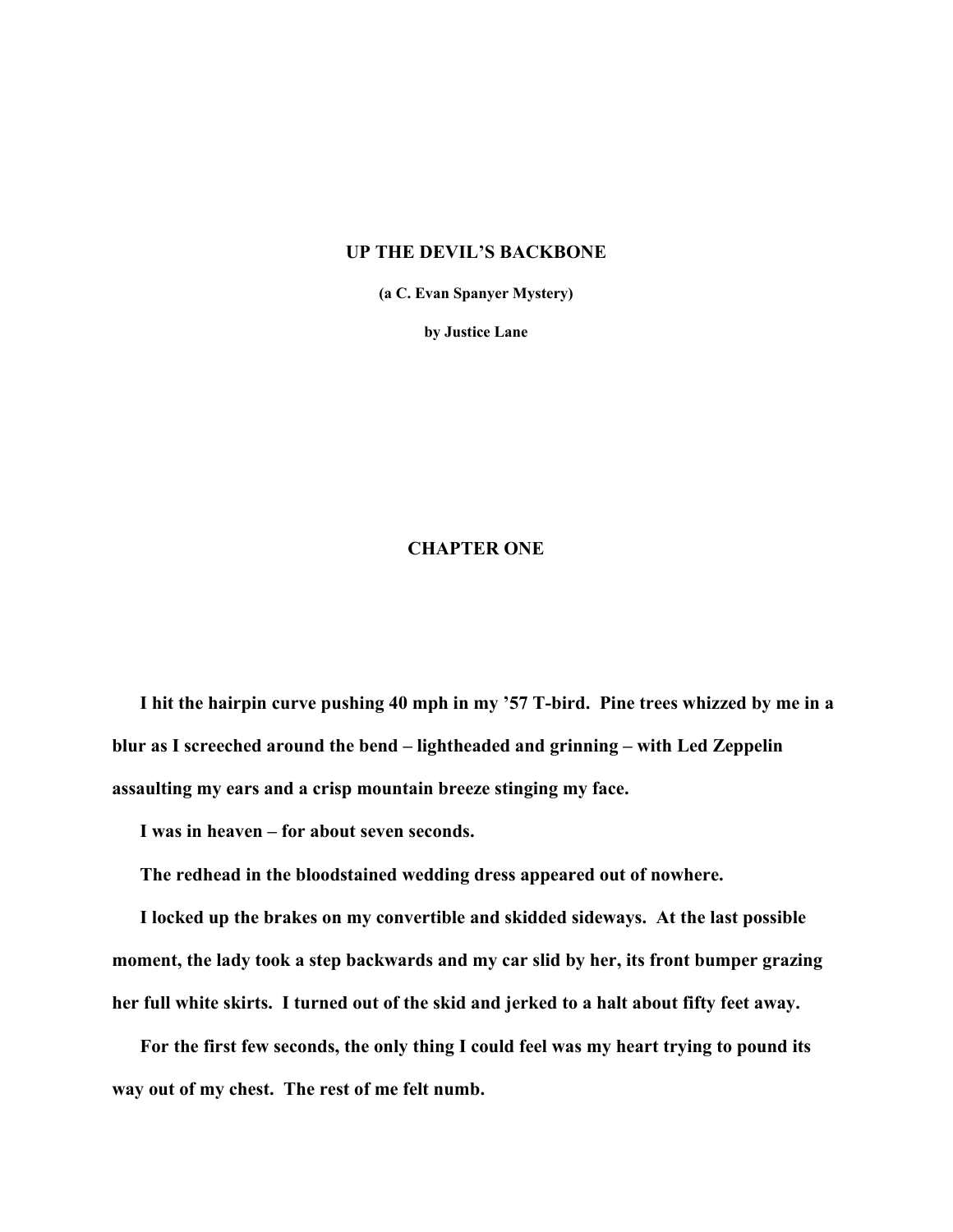**I killed the engine and swung around to get a look at Red.** 

**She was standing by the side of the road, staring at me with a dazed expression on her pale face. An ugly gash marred her forehead, and her square-necked lace bodice was streaked with dirt and blood. She looked like a broken china doll.** 

**I got out of my car and approached her. "Are you all right?"** 

**She didn't answer – probably because it was a stupid question.** 

**"What happened? Was there an accident?"** 

**She removed a sprig of baby's breath from her thick, tangled locks and looked up at me with a puzzled frown. Her eyes were the color of the Atlantic after a storm: a mixture of blue and gray and green. I could see fear swimming in them now.** 

**She looked down at her soiled dress. "I don't know."** 

**The petite young woman spoke so softly I could barely hear her, but I could tell she wasn't lying.** 

**"You mean you don't remember?" I pictured the headlines: HERALD REPORTER RESCUES AMNESIAC BRIDE ON THE DEVIL'S BACKBONE HIGHWAY.** 

**Her generous mouth trembled slightly. "My head hurts."** 

**"Uh, yeah – I should take you to the emergency room up in Big Bear."** 

**The wind blew a stray auburn curl into her eyes. She reached for it with a delicate hand, and I noticed her diamond-encrusted wedding ring.** 

**Where was the groom? Cynical me wondered if he was responsible for the faint bruises around her neck.**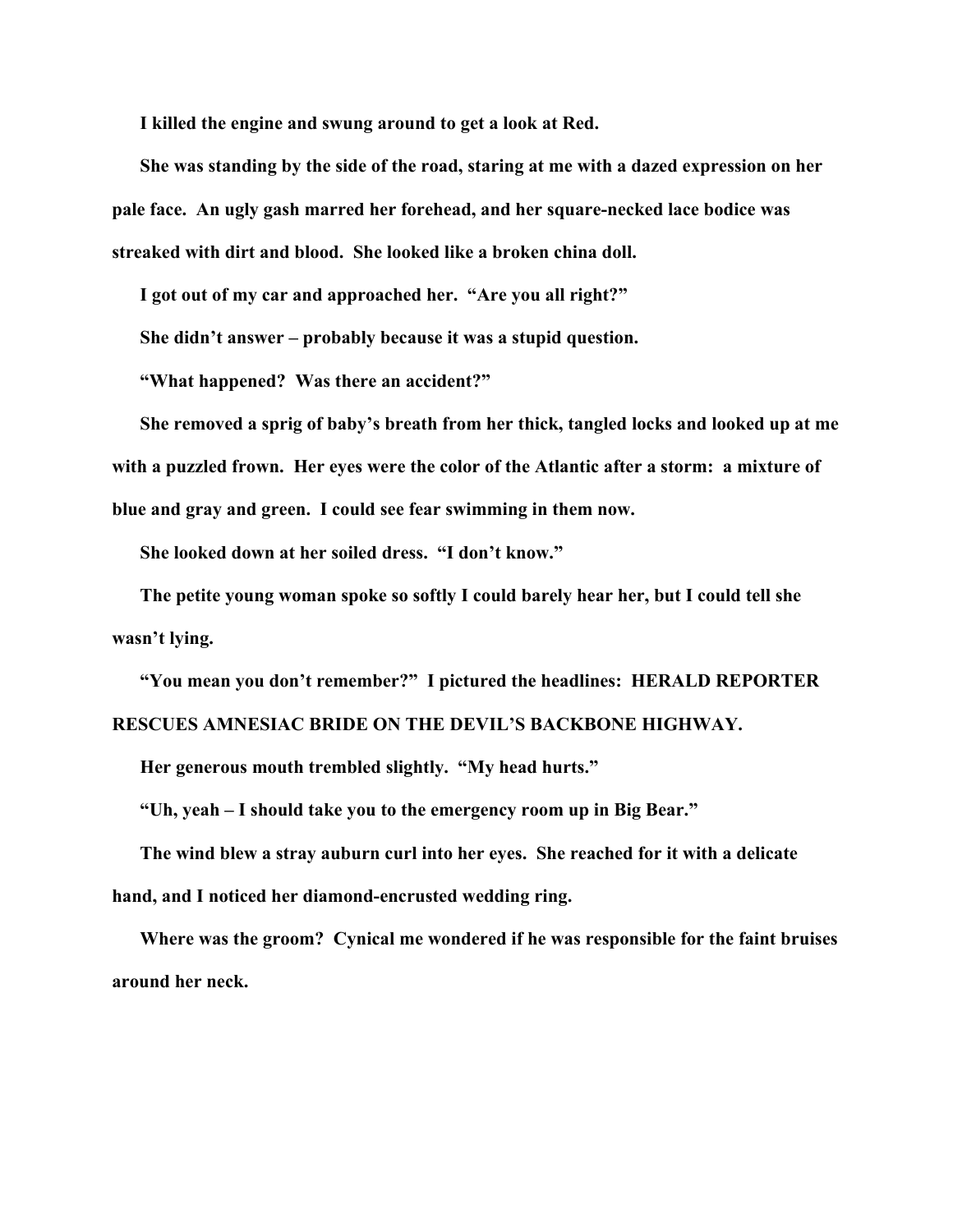**The bride's worried gaze drifted back to me, and I smiled. "My name is Evan Spanyer." (Actually, Evan is my middle name. I never use my first.) "Can you tell me yours?"** 

**She shook her head slowly. "You have a southern accent."** 

**It sounded like an accusation.** 

**"Grew up in Honeywell, North Carolina, but don't hold it against me. I live in San Diego now."** 

**And that's where I was supposed to be headed – after ending my Memorial Day weekend getaway earlier than planned. So much for taking this treacherous little shortcut home – now I was stuck in the middle of a David Lynch film.** 

**My eyes scanned the ditch by the road. "Maybe we should look around for a purse, find out who you are the easy way."** 

**"I think I should sit down."** 

**A wise course of action: To quote a classic rock song, she'd just turned a whiter shade of pale. The search could wait.** 

**I took hold of Red's slender, lace-clad arm. Her satin tea-length skirts whispered all the way over to my car. I helped her into the passenger seat and trotted around to the other side.** 

**When I started the engine, AC/DC's "Highway to Hell" came blasting out of the radio. We shot off our seats, and I grabbed at the knob, turning the volume way down.** 

**I threw her a crooked smile. "Sorry about that."** 

**Red didn't smile back. She pulled off her ruined satin pumps and sat with her legs folded beneath her.**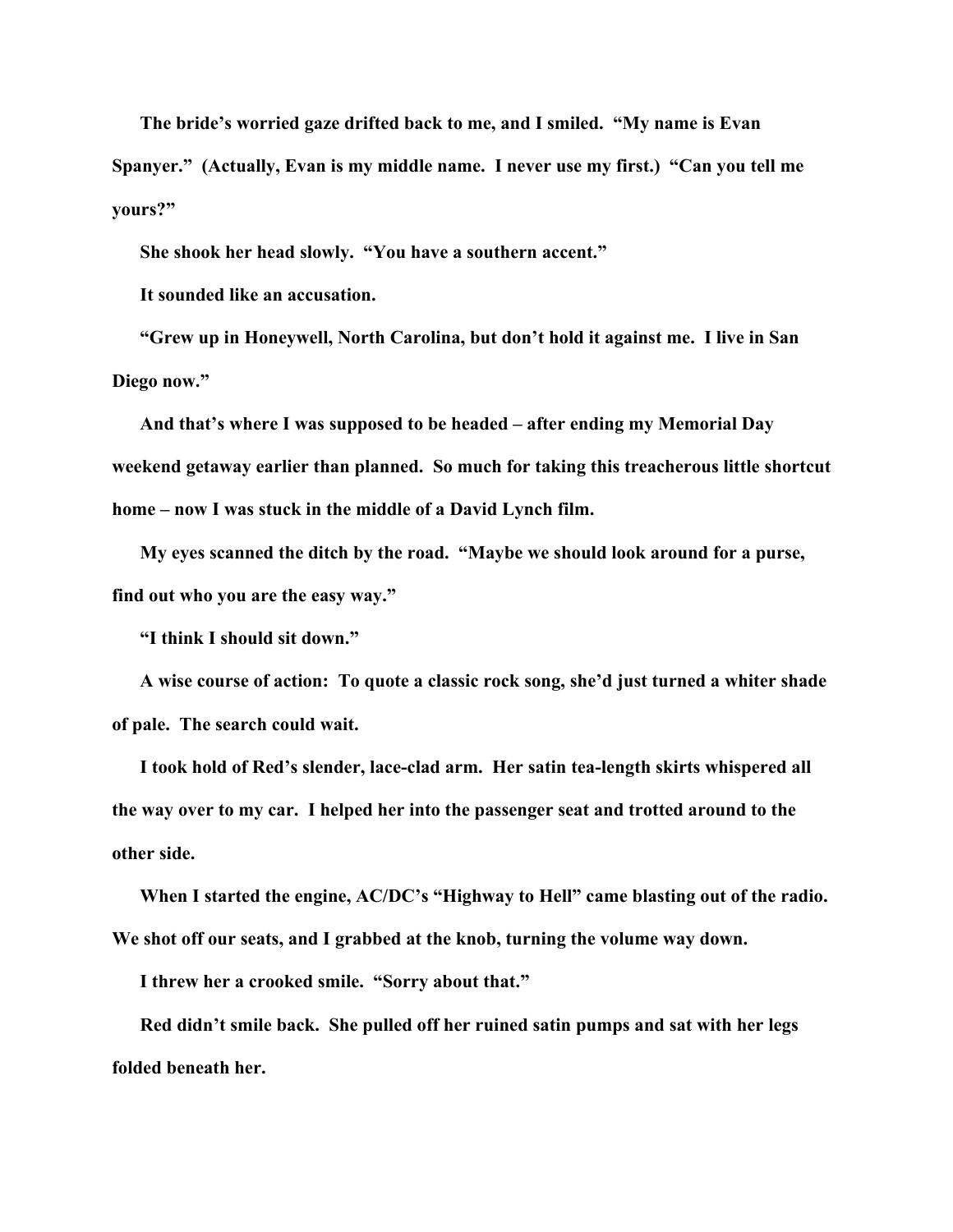**"You cold?"** 

**She nodded, and I took off my denim jacket and draped it around her shoulders. "We're in California?"** 

**"That's right. In the San Bernardino Mountains, to be precise."** 

**As I was talking, a dark blue Taurus with tinted windows whipped around the bend in front of us, heading uphill. The driver reduced his speed as he approached, passing us slowly.** 

**A damaged bride in a flashy red convertible was bound to attract attention.** 

**I put the car in gear and headed down the mountain. I wouldn't be able to turn around safely until I reached Route 38.** 

**\*\*\*\*\*\*\*\*\*\*** 

**Just follow Route 18 through the picturesque town of Big Bear and eventually you'll find what you're looking for. Pretty much everything is located on or just off the main strip. The heavy traffic, worse during holidays, slows you down so you can't possibly zoom past a point of interest unaware.** 

**We inched down the Boulevard in my built-for-speed sports car, with me hoping that Big Bear Medical Center's emergency room would prove to be an unpopular spot for tourists that day.** 

**Red was quiet the whole time, and I didn't try to strike up a conversation. What could a person with amnesia chat about anyway?**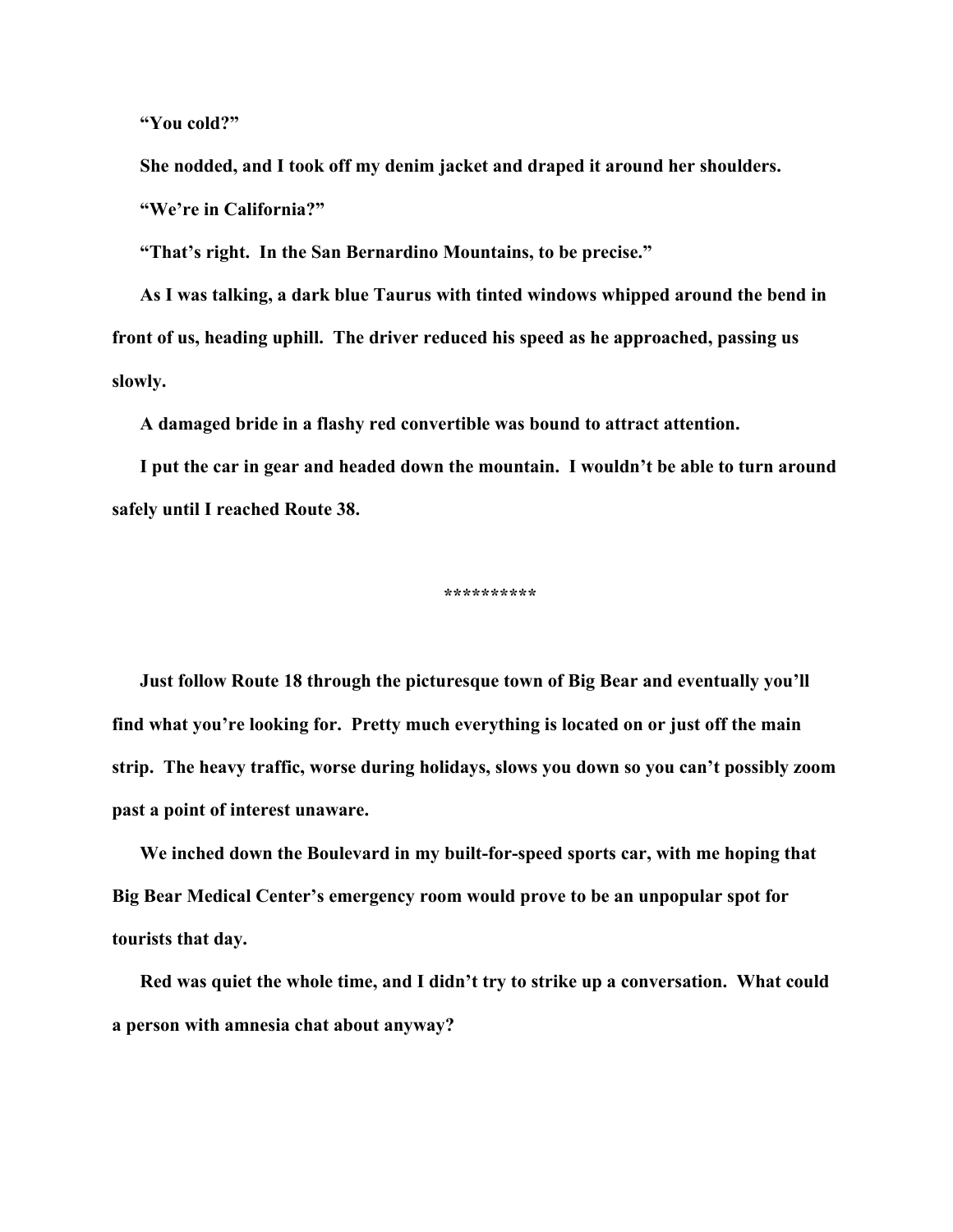**On the way back up the mountain, I had slowed down and looked for signs of a wreck, thinking a car might have gone over the edge somewhere and lodged up against a tree.** 

**No luck. And that only deepened the mystery.** 

**The emergency room turned out to be a lonely place for a Saturday evening: No reckless skiers or extreme snowboarders piled up to the ceiling – it was too late in the season.** 

**While an intern gave Red a good going over, I sat in the sterile-looking waiting room and flipped through a year old issue of Sports Illustrated. A deputy had been called in to question "the victim" before she was released – if she was released. Not that they would be getting much information out of her.** 

**The somber-faced deputy arrived a half-hour behind us, and soon disappeared into an "Off Limits" section of the hospital.** 

**I cooled my heels for another hour before a tall, matronly nurse approached my chair. "Are you next of kin?"** 

**For some reason she whispered the words, so I whispered back.** 

**"No, I just found her. She has no memory."** 

**The nurse nodded like she'd known this all along. "You can come see her now. The doctor says she won't have to be admitted."** 

**She led me back to an examining room that smelled like rubbing alcohol.** 

**Red was sitting fully clothed on the table, sipping a glass of water. The cut on her forehead had been stitched up, and the skin around it had been stained with something orange.** 

**The deputy was standing by the window with his arms folded, looking slightly bored.**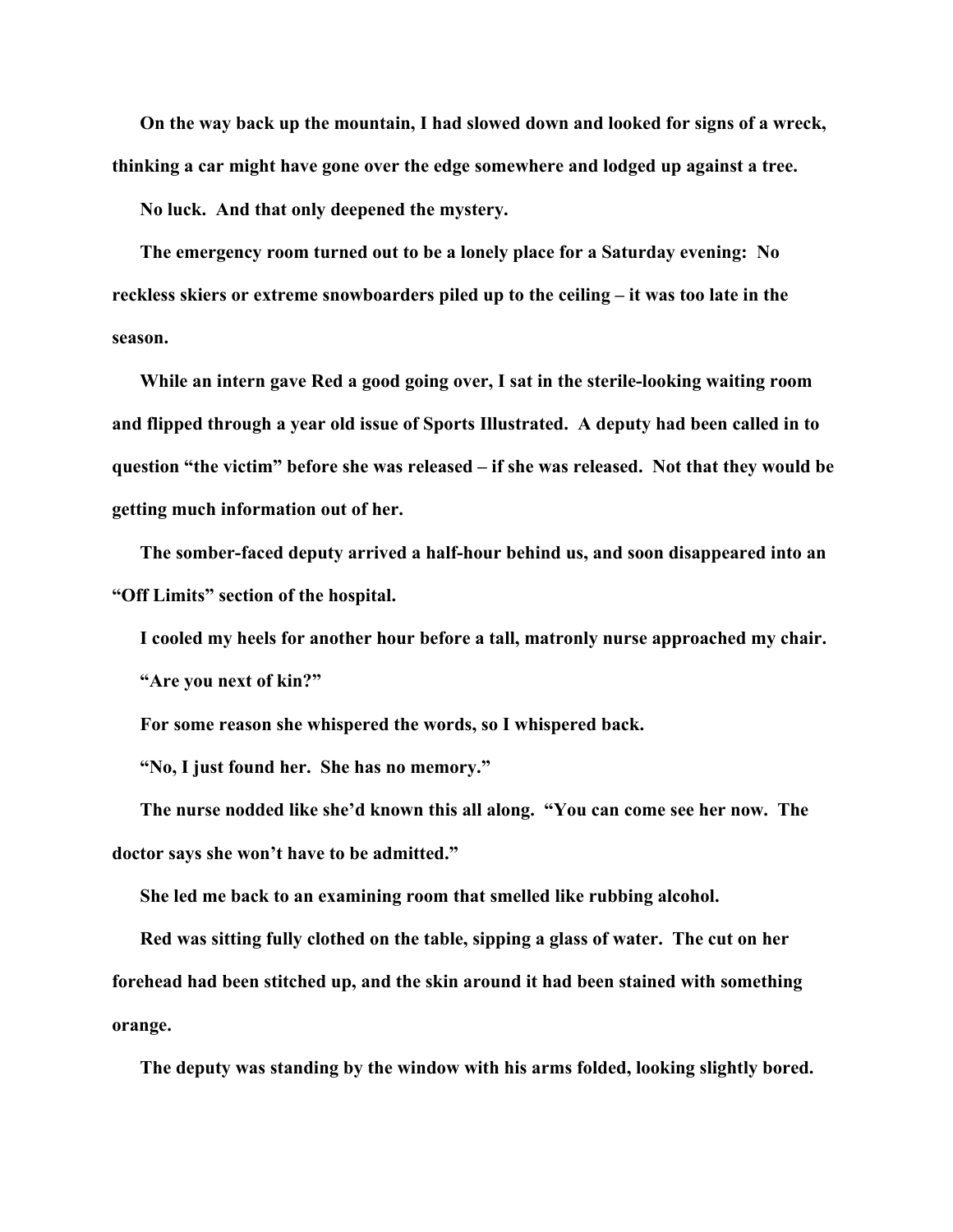**Nurse Betty left the room and a young, blond man bounced through the door with a smile on his tanned face. He looked like he belonged on a surfboard.** 

**"Hi, there. I'm Doctor Lucas."** 

**He shook my hand, and I noticed the Looney Tunes T-shirt he was wearing underneath his white lab coat.** 

**"Well, we have an unusual case here," he said, his smile fading. "There really is nothing else we can do for this unfortunate young woman, I'm afraid, except for prescribing an antibiotic. We've run all the tests we can run. The amnesia might have been brought on by a traumatic incident. I fully expect her memory to return, but it might take some time. Then again, she might wake up tomorrow morning and remember everything."** 

**I stared at Dr. Lucas. "Don't you want to keep her overnight at least, for observation?" He shrugged. "She has a slight concussion – probably fell and hit her head on a rock is what it looks like. As long as someone wakes her up every few hours tonight, to make sure she's still coherent – except for her loss of memory, of course – then I see no reason why she can't go home – or to a hotel."** 

**"I don't want to stay here," Red murmured, looking at me. "I want to go home with you."** 

**Yo and howdy. If only I were a cad.** 

**I let out an uncomfortable sigh, and gestured towards the deputy. "That's up to him. I've got to get back to San Diego tonight." Not that I was happy about having to walk away from this bizarre situation – and a killer story to boot.**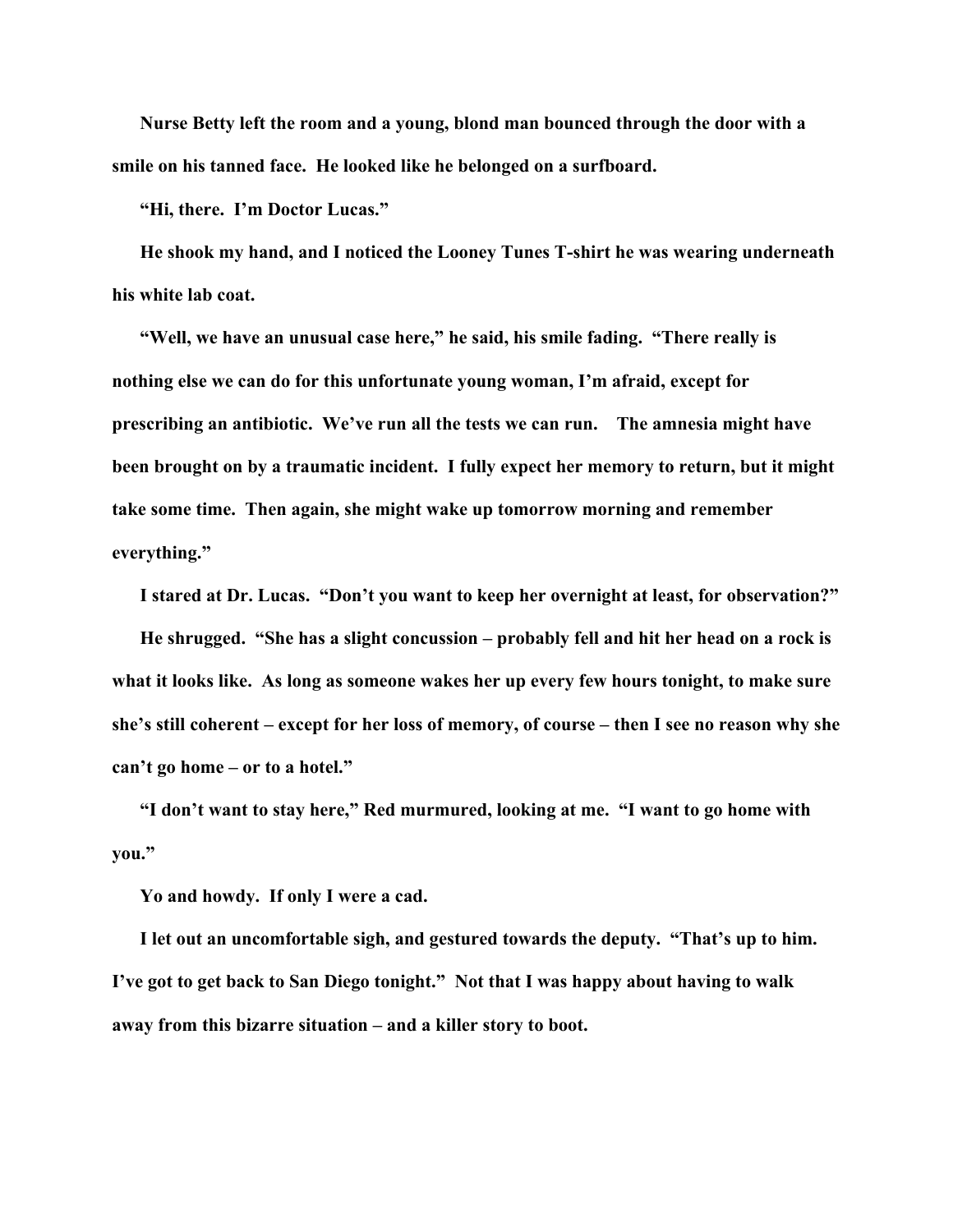**Deputy Henshaw came to life and cleared his throat. "Right now, the young lady is a victim, not a criminal. I can't hold her here, but she'll have to come down to the station so we can get fingerprints and photos to send out on the wire." He pointed a long finger at me. "You – I need your contact information in case we find out who she is – and what happened to her."** 

**\*\*\*\*\*\*\*\*\*\*** 

**I put the black vinyl top up on my convertible and we cruised over to the "Blue Jean Baby Shop," just down the street from the hospital. Red borrowed my credit card and picked out two pairs of Levis, a denim jacket, a couple of short-sleeved knit tops, and a pair of black loafers.** 

**She remembered her favorite color was yellow – but perhaps that was something she hadn't really forgotten.** 

**We rustled up some carryout and then dropped by the Sheriff's Department. Red changed clothes and we left her soiled dress there for safekeeping. If a real crime had been committed, the wedding gown could turn out to be evidence. Deputy Henshaw assured me that a thorough search would be conducted along the Devil's Backbone Highway. If anything turned up, he was supposed to give me a holler.** 

**Just as we stepped outside the Sheriff's Office on Summit Boulevard, a dark blue Taurus passed us by. If the car hadn't had tinted windows, I probably wouldn't have noticed, since that particular make and model was everywhere these days.**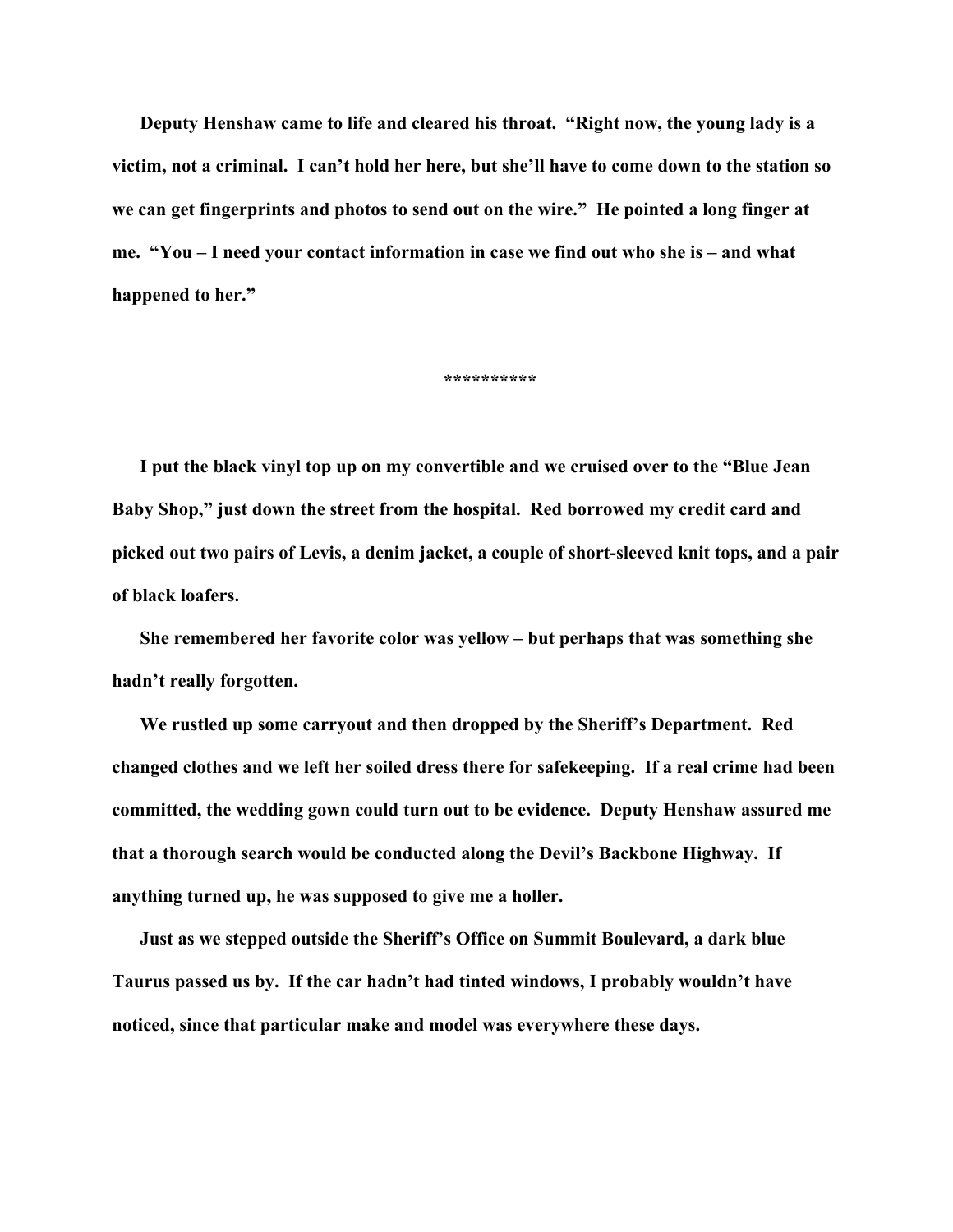**The Taurus turned a corner, and I tried to shake off the uneasy feeling I had. Big Bear is a small town, I told myself. Stop being a damned reporter.** 

**We headed back down the mountain the long way, and I took it easy around the curves this time, inhaling my turkey club.** 

**Red nibbled on her chicken salad sandwich.** 

**"I'm surprised you're so willing to trust me after everything that's happened to you," I said.** 

**"We don't know what's happened to me. Maybe I go for the tall, dark, psychotic types – maybe I married one. But you definitely aren't psychotic. If you were planning on hurting me, you wouldn't have taken me to a hospital." She threw a glance in my direction. "Besides, you have a cute face and a kind voice."** 

**I was too preoccupied to blush. I was heading home early because I had enemies – thanks to my nosy profession – and I was worried about my wealthy eighty-six-year-old landlady.** 

**Now I had a beautiful bride with no memory along for the ride.** 

**What was I going to say to Mrs. Mableton?** 

*She followed me home. Can I keep her?* 

**\*\*\*\*\*\*\*\*\*\*** 

**Red abandoned her sandwich finally, and by the time we got to Highway 215, silent tears were coursing down her cheeks.** 

**I didn't know what to say, so I turned up the radio and tuned in a classic rock station.**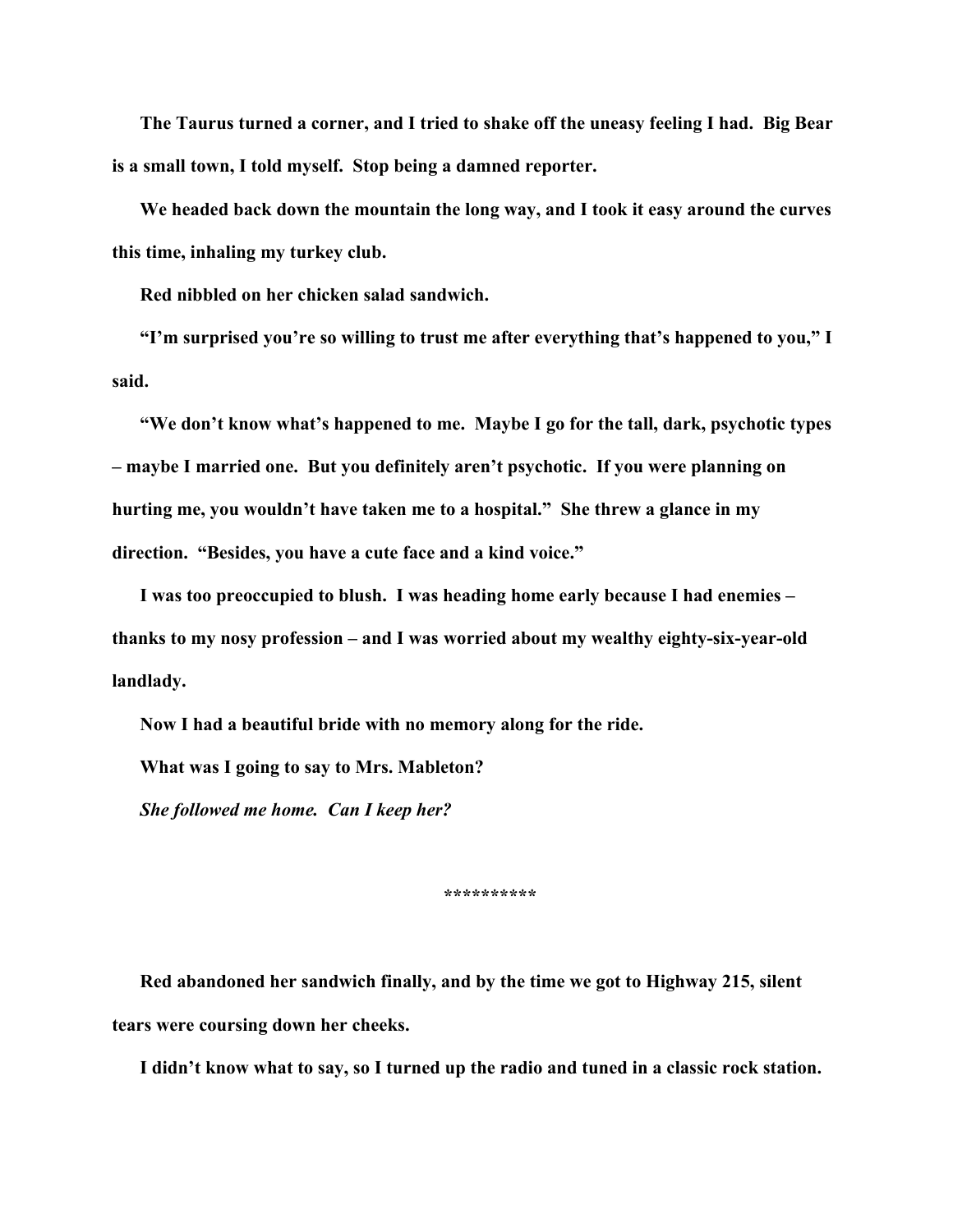**We caught the tail end of "Smoke on the Water," and then a ballad by the Beatles came on.** 

## *Just my luck.*

**Red seemed to relax, so I tried to listen to Paul McCartney sing "Hey, Jude" all the way through.** 

**But the old symptoms quickly returned. Anxiety made my heart pound and my palms sweat. Nausea threatened to rid me of my dinner.** 

**At least I made it halfway through the song before I lost control and tuned in an all 80s station.** 

**Red gave me a curious look as I began "She-Bopping" along with Cyndi Lauper. I ignored it.** 

**\*\*\*\*\*\*\*\*\*\*** 

**We rolled into San Diego around 10:30 that night. I could have driven at my usual manic pace and arrived home a lot sooner, but the last thing I needed was another speeding ticket. Whenever cops read my personalized license plates – "SpydDymn" – their hackles go up and they're all out for my blood, just waiting for me to slip up.** 

**I exited Interstate 5 at First Avenue and turned left onto Market, heading into the heart of the Gaslamp Quarter. The walkways were swarming with tourists. I took a right at Tenth Avenue and hung a left onto Aramingo.** 

**The street was only a block long – a little piece of Victorian history tucked away between Tenth and Eleventh Avenues.**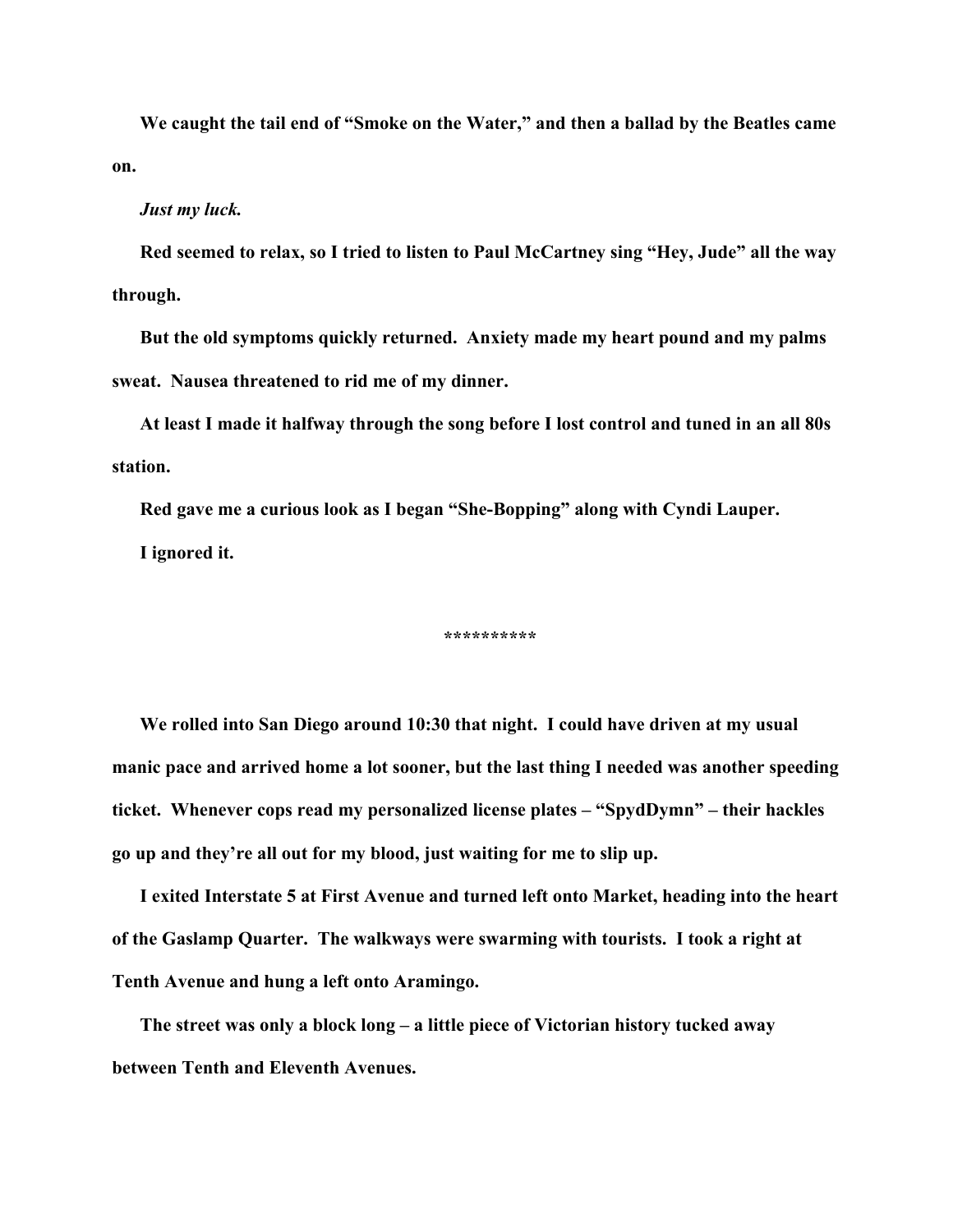**I pulled into the driveway at 3319 and drove past the three-story house into the backyard, where a padlocked two-car garage stood leaning in front of a six-foot privacy fence.** 

**Once inside, I parked the T-bird next to "Rhonda," the white '66 Corvair Monza that had once belonged to my late father. The car had been a high school graduation gift from my bachelor-mechanic uncle back in '87, and I had driven her all the way to California that summer.** 

**My army-green duffel bag was stashed in the convertible's otherwise spotless trunk. I retrieved it and grabbed the plastic shopping bag out of Red's hand as she walked by me.** 

**"We have to go around to the side entrance," I said. "My place is on the second floor." A cluttered attic room took up the whole third story.** 

**The back porch light was on, but the rest of the house was dark. Mrs. Mableton was probably tucked away in her ancient four-poster.** 

**Red followed me as I tiptoed down the brick walkway.** 

**"This place is lovely," she said, her voice low. "It's not what I expected."** 

**"Yeah, it's over a hundred years old – Greek Revival."** 

**The frame house was painted a sunny yellow with white trim. The façade was even more impressive. The stacked front porches gave the place a southern feel.** 

**We climbed a short flight of steps up to the side porch and I unlocked the windowed door. It creaked open and I switched on a dim light.** 

**My landlady's Turkish Angora was waiting patiently for me on the stairwell's middle landing. The white, blue-eyed cat was totally deaf, so I always wondered how she knew I was home.**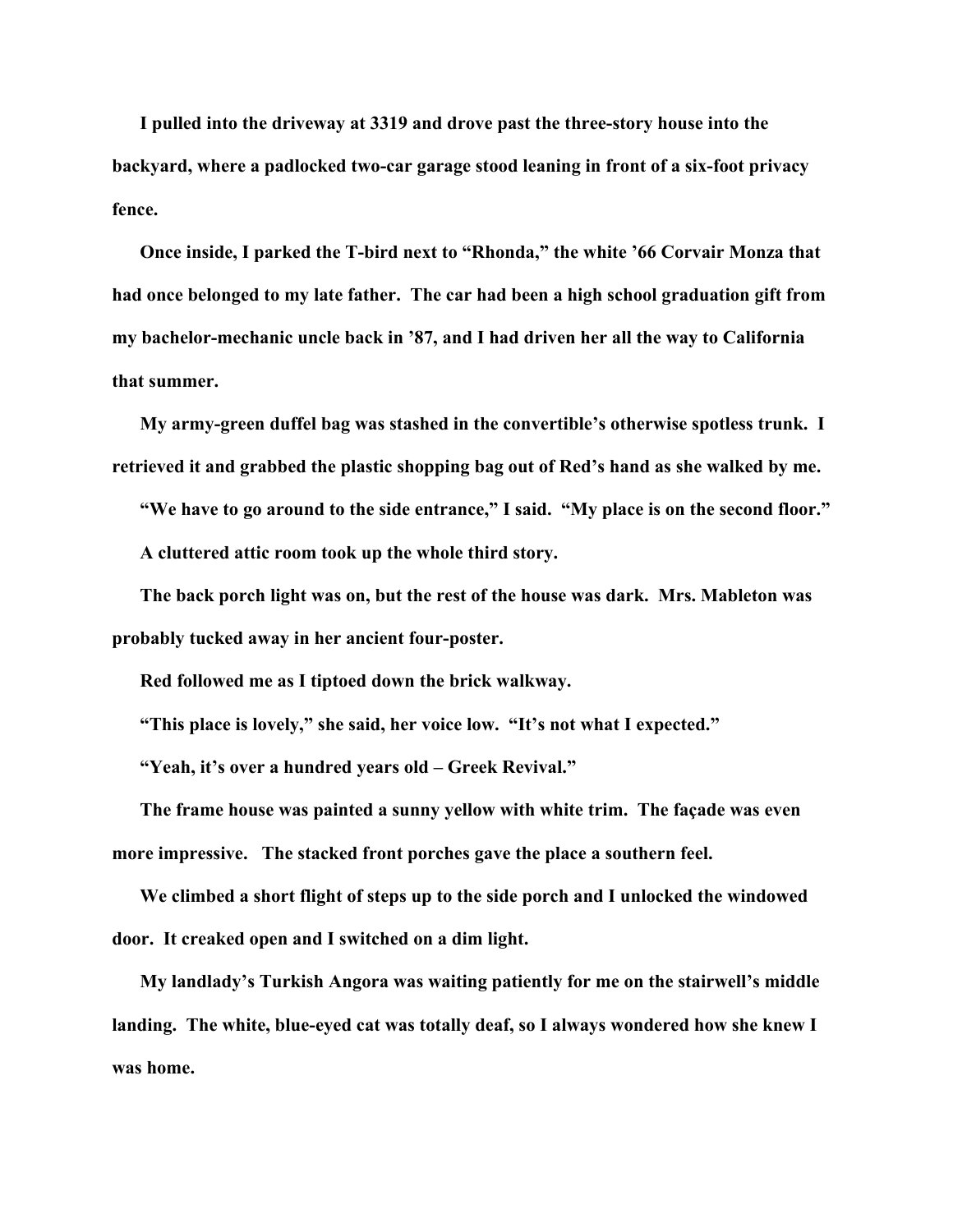**"How sweet," Red whispered. "Is she yours?"** 

**"I think she wants to be. Her name's Jezebel. I keep trying to convince her I'm a dog person, but I don't have a dog to prove it."** 

**I heard a slight rustling noise at the bottom of the stairs.** 

**"Evan, is that you?" Georgia Mableton peered up at me with anxious blue eyes. Her friend Noreen stood next to her, gripping her arm. The ladies had on noisy satin bathrobes and fuzzy slippers.** 

**"It's just me – and a friend." I looked at Red and shrugged.** 

**"Thank heavens. Noreen was thinking the worst, after all that's been going on."** 

**"Me?" Noreen glared at her friend. "You nearly punctured my lung with that bony elbow of yours. I was sound asleep till then."** 

**"Are those water pistols you're both holding down there?" I asked, trying to keep the peace.** 

**Mrs. Mableton held up her yellow plastic gun so we could get a better look. "Filled with the strongest ammonia money can buy. It was Noreen's idea."** 

**I grinned. Noreen Middendorf was a widowed ex-nun who loved her scotch and Winstons. The stout woman was as brash and extroverted as Georgia Mableton was quiet and refined.** 

**"Did Detective Ramirez call you this morning?" Georgia asked me.** 

**"Yes, ma'am," I said, nodding. Hector was my best friend, and always kept an eye out for trouble around my place when I wasn't around. "He told me you heard a prowler last night."**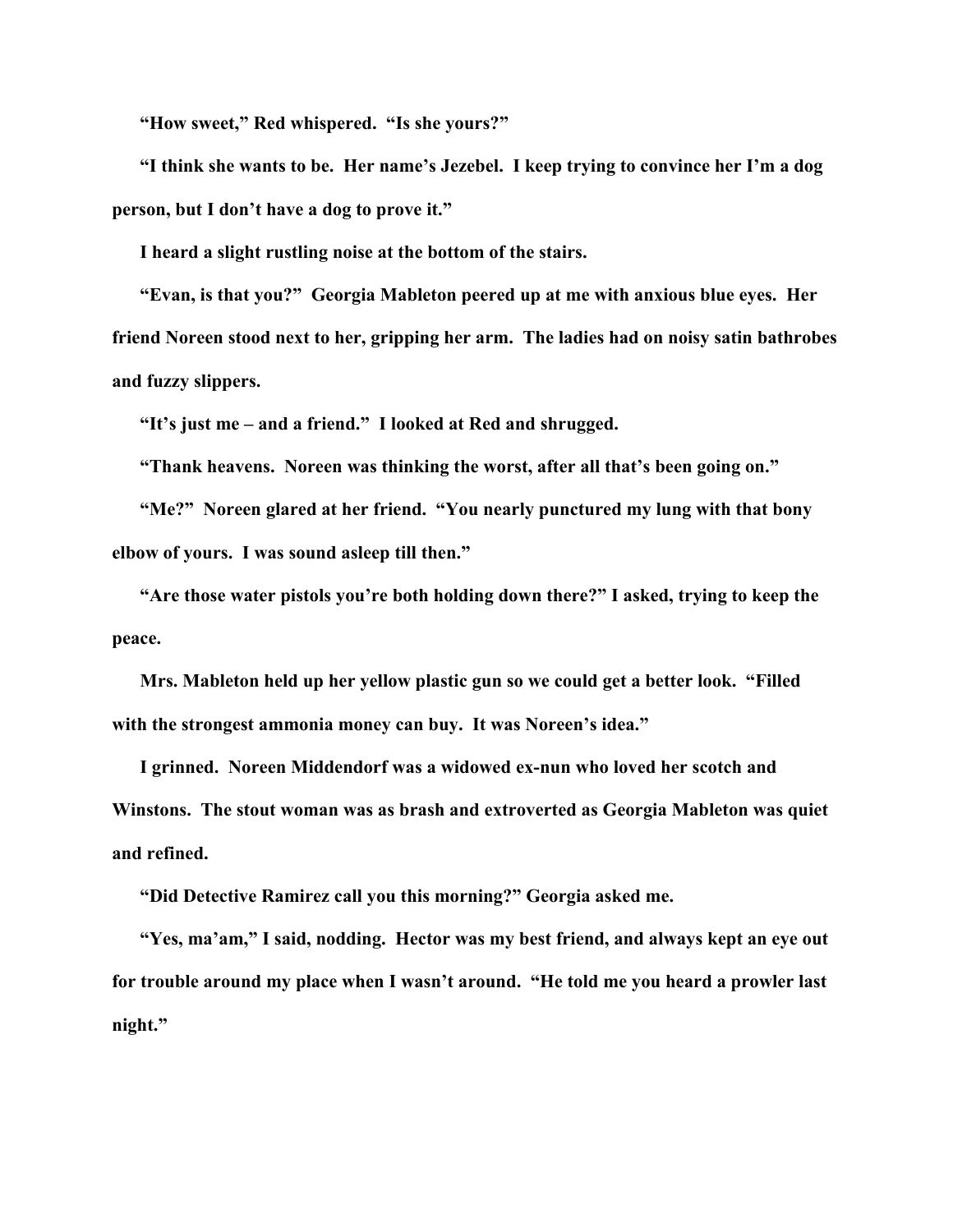**"I keep telling Georgia that this place ought to have one of those new-fangled alarm systems," Noreen said. "This is the fanciest house on the street."** 

**Mrs. Mableton shook her head. "You know good and well I'd never remember how to use the darn thing. It would be a complete waste of money."** 

**My landlady had a lot of money to spend. It was too bad I couldn't waste some of it for her.** 

**"***Well***," Noreen replied, adjusting one of the jumbo-sized rollers in her light orange hair, "as long as Evan was around here, you wouldn't have to worry about that."** 

**Georgia sighed. "Oh, shoot a button, Noreen – we're being rude to Evan's new friend." She smiled at Red. "What's your name, dear?"** 

**I remained silent because I didn't know how much the damsel in distress wanted me to reveal.** 

**Red glanced at me before answering. "You can just call me…Jude."** 

**It was good to know the lady hadn't lost her sense of humor in the face of adversity.** 

**"Jude was in an accident," I said. "She needs a place to stay for a few days, and I was hoping you wouldn't mind."** 

**Georgia Mableton straightened her five-foot-one-inch frame. "Why, of course I don't mind! What a thing to say." She gave "Jude" a motherly look. "You poor child. You can stay here as long as you need to."** 

**Red looked like she was about to get all teary-eyed again, so I stepped around Jezebel – who had been busy adding a layer of long, white hair to the legs of my jeans – and took the hapless bride by the arm.**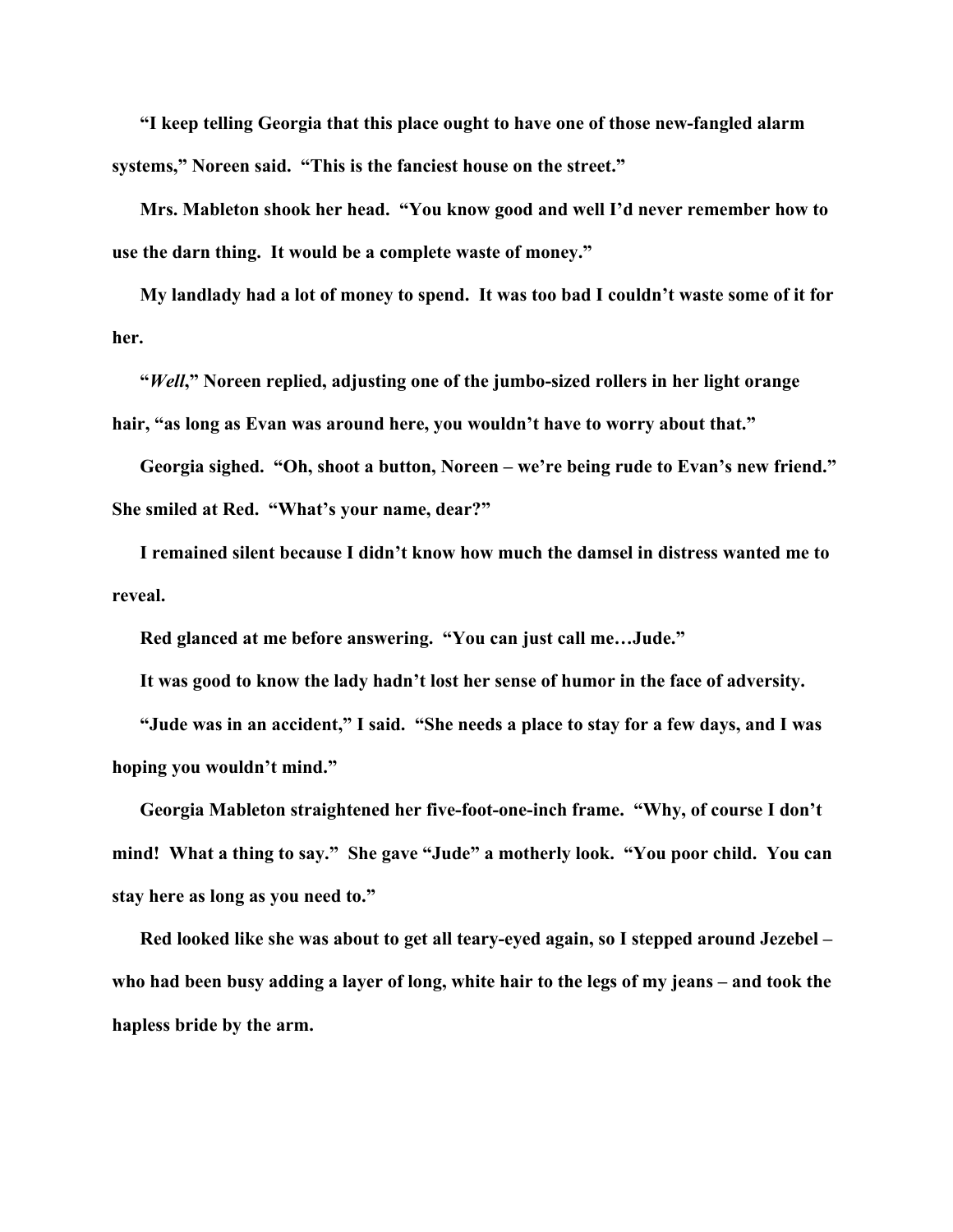**"Why don't you go on up," I said to her. "The door's open and the hall light's on. I'll be right behind you."** 

**Red took the shopping bag away from me and directed a little wave down the stairs. "Thank you, ladies," she said.** 

**"Goodnight, dear." Mrs. Mableton waved back. "I hope you sleep well."** 

**Red (I just couldn't think of her as "Jude") disappeared up the stairs. Jezebel went back to rubbing against my legs.** 

**"Mrs. Mableton, did you actually see someone prowling around here last night?"** 

**"Well, something woke me up and I went to see what it was. I heard a noise at the back of the house, so I went into the kitchen." She shuddered. "Someone was rattling the doorknob. I screamed and turned on the light and whoever it was ran off. Then I called the number you left me and reached Detective Ramirez at his home. He was over here lickety-split."** 

**Hector hadn't found anything – and he was like a bloodhound crossed with an espresso.** 

**"When Georgia told me what happened this morning, I insisted on spending the night," Noreen said. "Just let that hoodlum come snooping around here again. He won't be able to run away when I'm finished with him."** 

**Yeah, I almost felt sorry for the guy – unless he was one of Paxton Leopold's hired thugs. The ruthless millionaire businessman had just been released from a minimumsecurity prison in upstate California, where he'd been "roughing it" on a perjury charge. My relentless investigations had uncovered the fact that the wrong man had been sent to prison for a string of deadly local arson fires. The real pyromaniac had been nineteenyear-old Paxton Leopold III – the businessman's son.**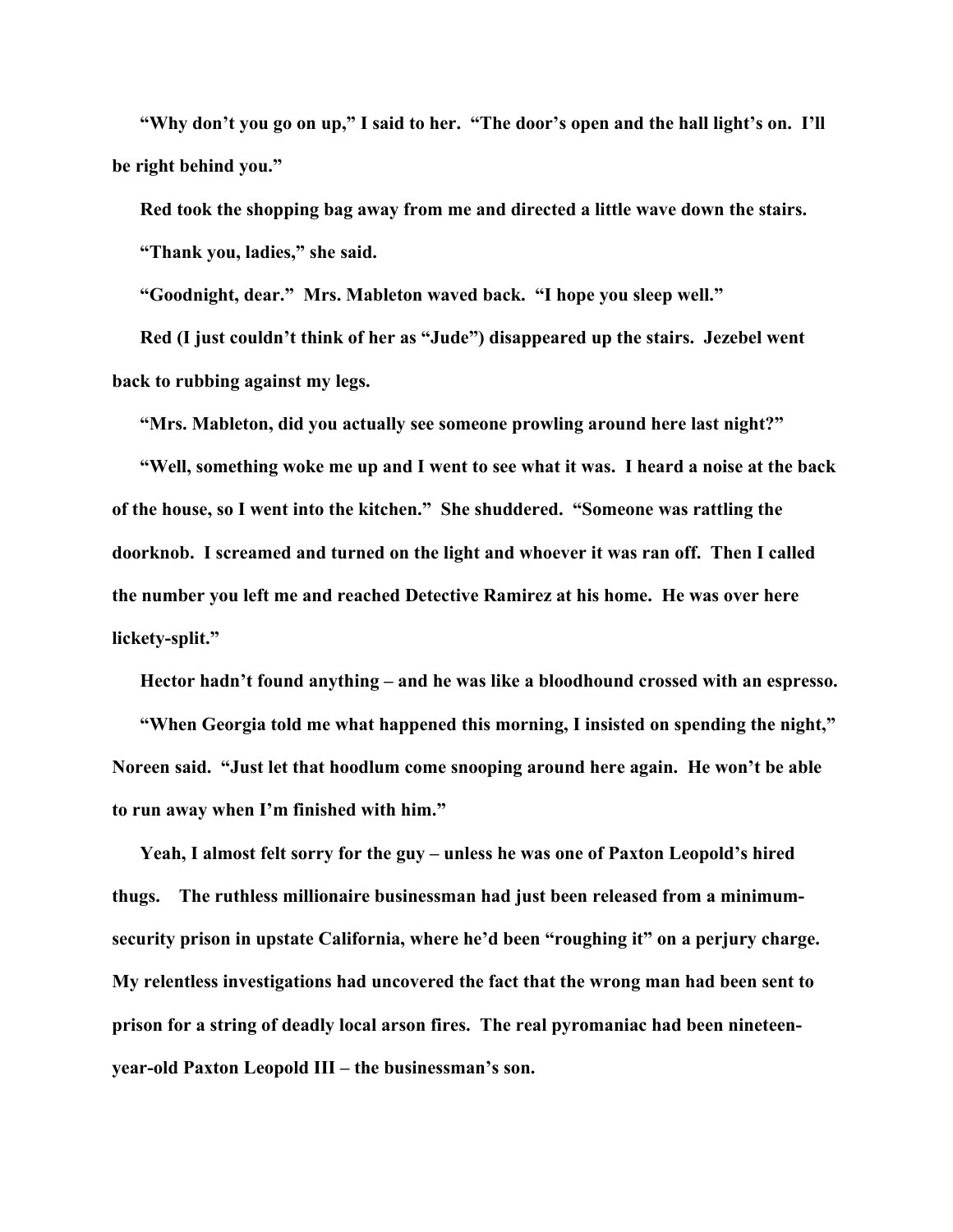**During the kid's trial back in '99, I had to get used to living with death threats and vandalism. But I felt all the turmoil in my life had been worth it when the jury returned their verdict: guilty as sin. The outraged judge had sentenced Paxton Leopold III to life in prison.** 

**Right afterwards, I had been awarded my own column at San Diego's relatively new "other" newspaper, the Herald. With tongue planted firmly in cheek, I had dubbed it "The S Files."** 

**I've been stirring up trouble ever since, so maybe the prowler had nothing to do with Paxton Leopold II or III. Maybe I'd stepped on someone else's toes recently – or it could have been a random burglary attempt.** 

**"Don't worry ladies, I'll keep one eye open all night. If he comes back, we'll all be ready for him." Besides, I was going to have to wake Red up every few hours anyway to make sure she hadn't taken a trip to La-La Land.** 

**"Evan, I'm so glad you're home now, dear." Mrs. Mableton moved up the stairs. "And so is Jezebel, aren't you precious?" She scooped the cat up and carried her back down the steps. "Are you coming back to bed, Noreen?"** 

**"In a minute. Since I'm up, I might as well have a smoke."** 

**Noreen opened the side door and leaned against the jamb. She fished a pack of Winstons and a lighter out of the deep pockets of her robe and lit up a cigarette.** 

**"I'm glad to see you've finally gotten over that ditzy ex-fiancée of yours," she said. "This one looks a little rough around the edges, but I bet she's a keeper."** 

**\*\*\*\*\*\*\*\*\***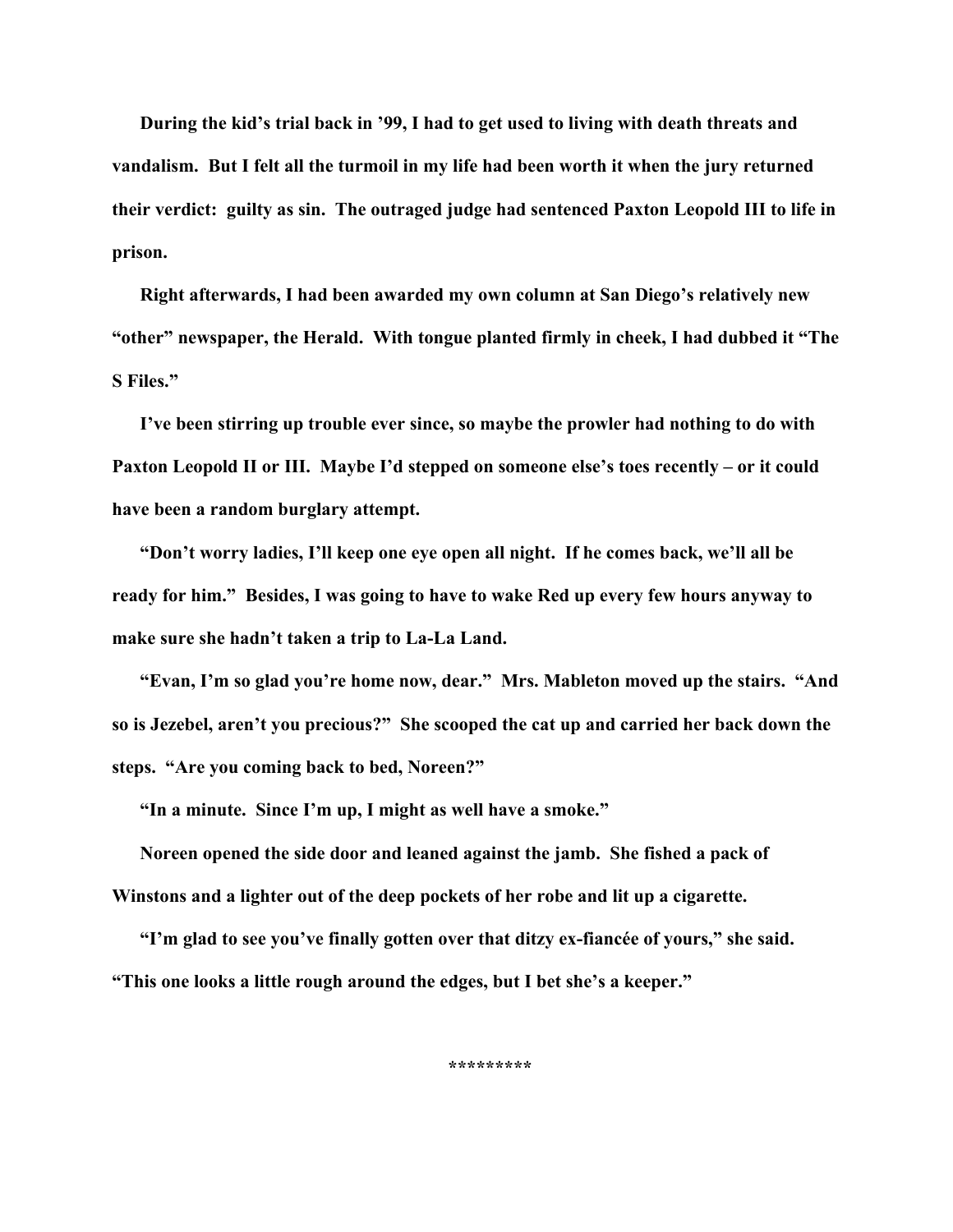**Allison Ramsey was blond, gray-eyed and willowy. She looked like a model and acted like a tomboy – and was anything but ditzy. She could be a little unfocused sometimes, but that was part of her charm.** 

**I guess our excessively long engagement should have been a clue. Allison was the restless type.** 

**Actually, if she hadn't dumped me four years ago and moved to Honolulu to become a reporter for KITV, I might not have saved an innocent man's life, caught a killer and gotten my own column. A broken heart had turned me into a cynical workaholic.** 

**Thanks, Allison.** 

**I opened my bedroom closet and pulled out the oversized Betty Boop T-shirt my exfiancée had left behind. I kept forgetting to give it back to her.** 

**My little office was across the hall. I leaned in and tossed the shirt onto the black futon in the corner, feeling glad that I'd made a half-assed attempt at cleaning the apartment before leaving on my trip.** 

**The living room/kitchenette at the front of the house had once been a master suite. Thanks to me, the décor was now part southwestern, part Native American.** 

**I walked into the room and found Red standing in front of the French doors holding a 7-Up.** 

**She had asked for wine after taking a dose of antibiotic, but I'd been afraid to oblige the request because of her head injury.** 

**"I love this second-story porch," she said, turning to face me. "If this were my place, I'd sleep out there."**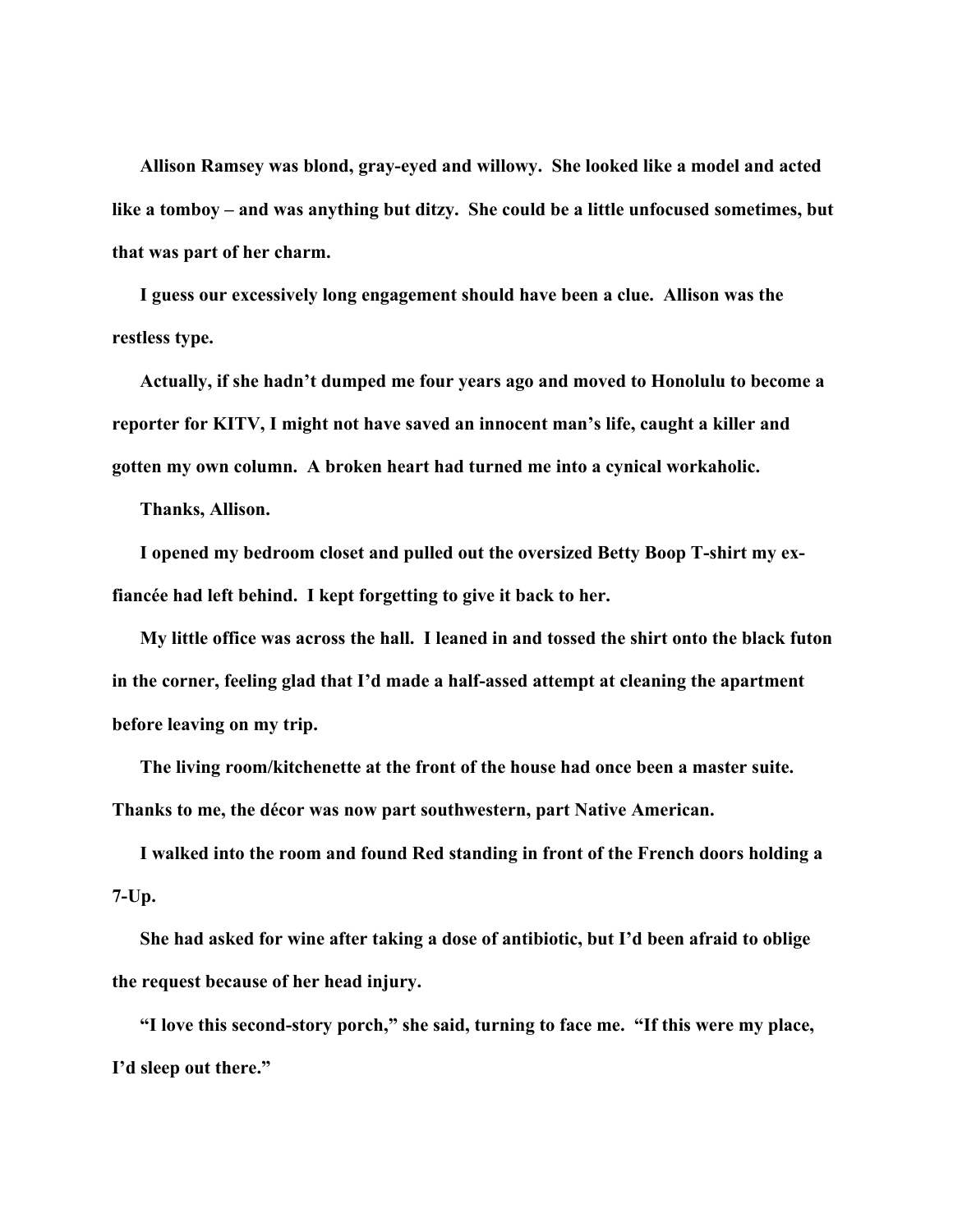**"I do occasionally, when I've got a lot on my mind."** 

**"At least you have a mind," she said, sighing. "Mine's half gone."** 

**I smiled. "Remember what the doctor said. You could wake up tomorrow and have your memory back."** 

**"That scares me too."** 

**She moved around the rectangular coffee table and sank onto the beige sectional.** 

**"What if I find out my husband is dead? What if I killed him on our wedding day?" Red touched the bruises on her throat. "What if he was trying to kill me?"** 

**"Either way, you seem to be the winner." I transferred a stack of Hot Rod Magazines from the recliner to the hardwood floor and sat across from her. "But I can't imagine you hurting anybody that didn't deserve it. Besides, you have a cute face and a kind voice."** 

**She gave a short laugh. "Okay, smarty pants. If you wake up dead tomorrow, it's your own fault for trusting a stray."** 

**"You're not a stray. You belong somewhere – and there are people who care about you, people who are trying to find you right now. I don't doubt it for a second and neither should you."** 

**Uh-oh. There was that teary-eyed, trying-to-be-hopeful expression again.** 

**"Look, it's going to be a long night," I said. "Maybe you should turn in. The bathroom's at the end of the hall. You can wear the nightshirt that's on the futon in my office."** 

**She gave me a thoughtful look. "What about you, Evan? The pictures on the bookshelf, are those people your family? Do you have a girlfriend?"**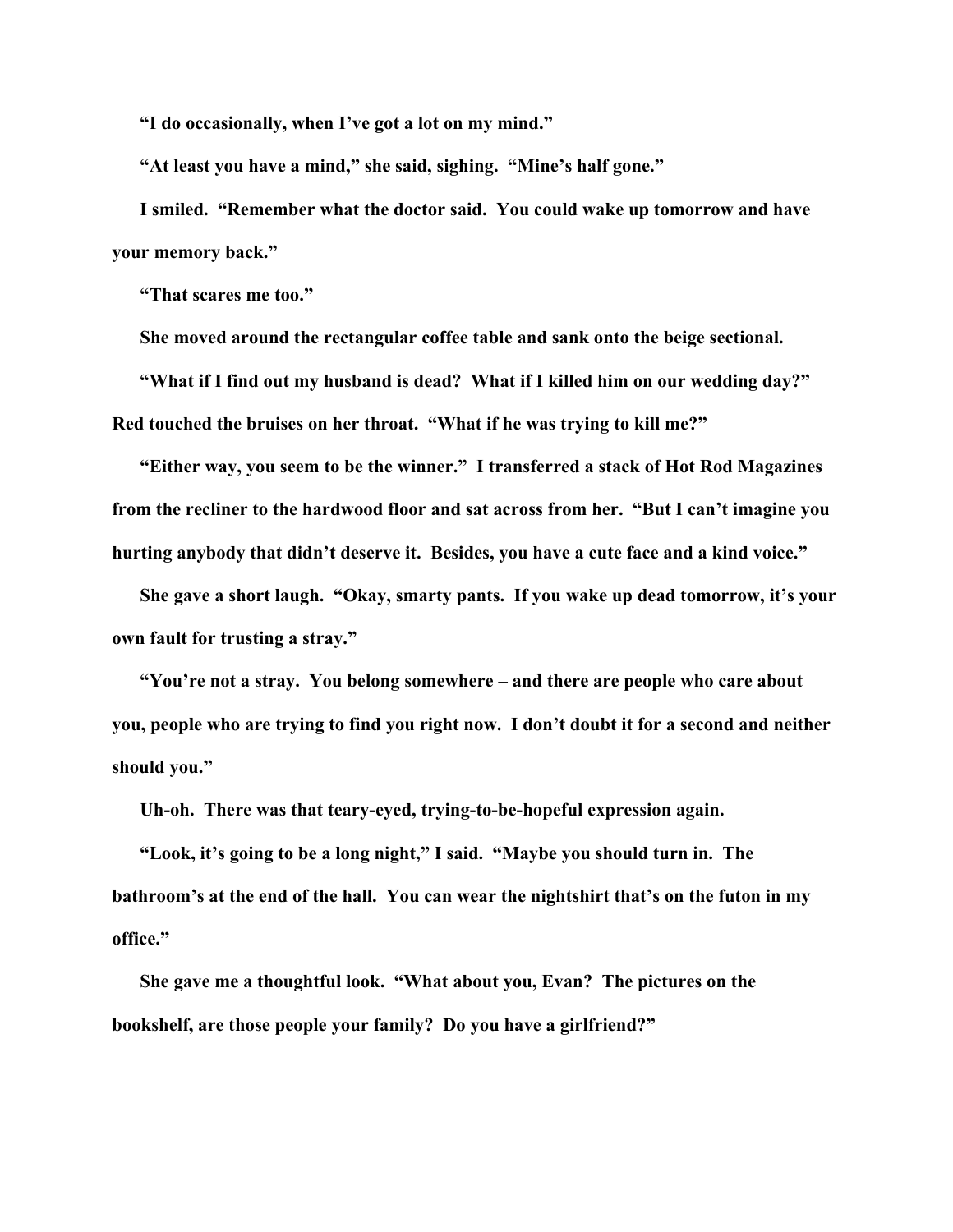**I immediately thought of the Paris café photo I kept in my Hanes drawer, and the 1 karat diamond ring stashed next to it. The picture had been taken on the night I'd proposed to Allison. One of our college friends had snapped us together under the Chez Renée sign.** 

**"No girlfriend – I've been too busy being a journalist." I walked over to the bookshelf, which stood just to the right of the French doors. "My parents, and my sister, were killed in an accident when I was seven. My Cherokee grandmother raised me. She died two years ago."** 

**"I'm sorry."** 

**I handed Red a photo of Zetta Graystone Spanyer. It was still hard for me to believe she was really gone.** 

**"Ah, I see it now." Red looked up at me. "You have her cheekbones, and her complexion. Lucky you."** 

**"Yeah, lucky me. She was quite a character. My uncle thinks I have her stubborn streak."** 

**"Every reporter has to have some stubbornness in them." Red handed back the photo and set her 7-Up can on the coffee table. "If the police don't find anything soon, will you help me?"** 

**"Of course. I wouldn't be able to resist."** 

**She got to her feet. "I was kind of counting on that."** 

**\*\*\*\*\*\*\*\*\***